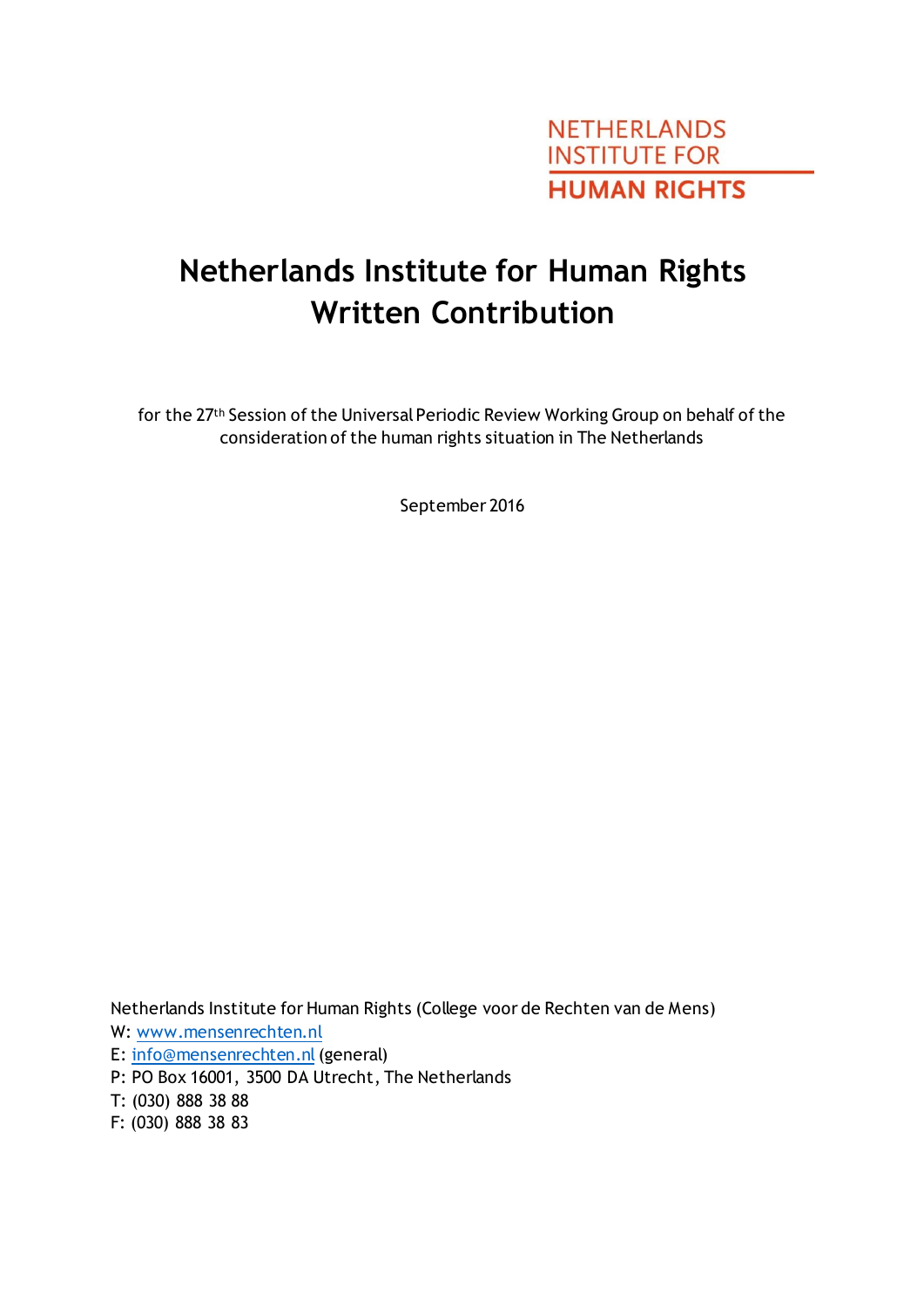The Netherlands Institute for Human Rights (hereinafter: the Institute) constitutes the National Human Rights Institution of the Netherlands and has been accredited with A-Status in May 2014. The Institute protects, monitors, explains and promotes human rights in the Netherlands through research, advice, and awareness raising. Its mandate also covers urging the Government to ratify, implement and observe human rights treaties.

For this submission the Institute consulted with the National Ombudsman, the National Rapporteur on Trafficking in Human Beings and Sexual Violence against Children and the Children's Ombudsman. This written contribution is complemented by a matrix of recommendations.

The Institute will not address all topics in this contribution. This does not necessarily imply that the Institute believes those topics are sufficiently observed or that there is no reason for the Working Group to consider them. A larger number of topics are covered in the complementary matrix attached to this report.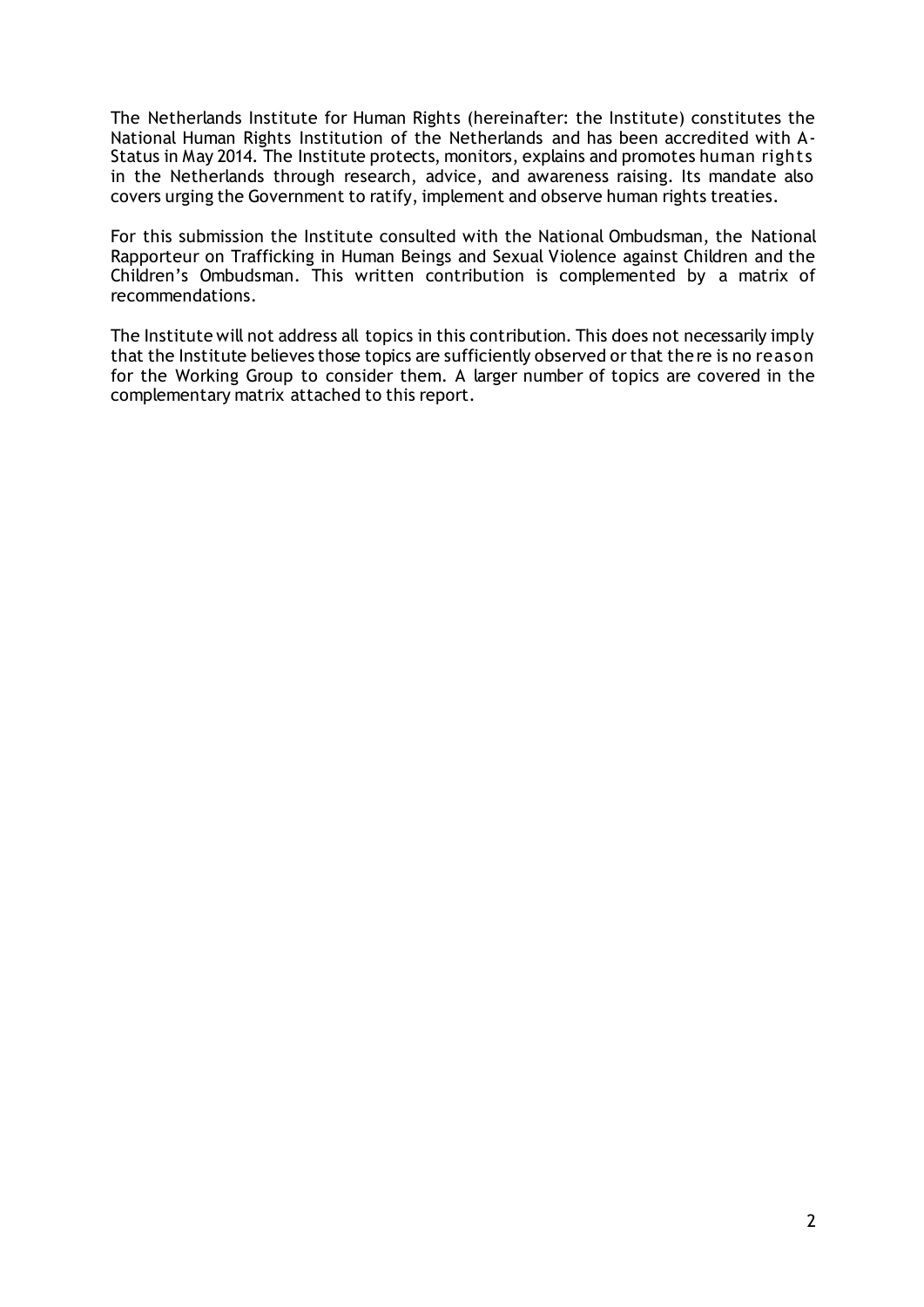## **1) Implementation of human rights**

- 1. The Netherlands presents itself internationally as a strong proponent for human rights, yet at the national level human rights are not sufficiently considered in government policies. Human rights should not only be the touchstone for policy areas of justice, security and interior affairs, but also areas such as social support, welfare and the environment. The relevance of human rights standards needs to be regarded in a structural way, not just through ad hoc solutions.
- 2. The interim report of the government suggests that the National Action Plan on Human Rights (NAP) follows up on many of the recommendations made during the previous UPR cycle. The NAP includes a limited number of policy themes and mainly enumerates existing policies.<sup>1</sup> It is unclear who is responsible for the implementation of the NAP and its realization is neither monitored nor evaluated . The current government considers the follow up of the NAP to be the responsibility of the next government. The Institute considers that more ambition is to be expected to create an infrastructure to improve the implementation of human rights obligations across all ministries.
- 3. The NAP seems to have had no impact in political discussions in order to prevent unnecessary and disproportional restrictions on human rights. Especially with regard to counterterrorism measures and other politically sensitive issues human rights are under pressure. The Institute produced several critical reports on the human rights compatibility of proposed measures in this area and stressed the need for such measures to be preceded by careful consideration of various interests, including the impact on the enjoyment of civil rights and freedoms and the stigmatizing effect of some measures for people of foreign descent.<sup>2</sup>
- 4. The State party should also improve the implementation of international human rights obligations. The recommendation from, for instance, the Committee Against Torture to ensure complete independence of the National Preventive Mechanism has not been implemented. Moreover, the Netherlands has not followed up on the decision of the CEDAW<sup>3</sup> Committee about payment of benefits for the maternity leave of self-employed women4. This is worrying since the Netherlands was a strong proponent of, and committed to, the Optional Protocol to CEDAW. The State party is reticent in its ratification of the Optional Protocols to the CRC5, ICESCR<sup>6</sup> and CRPD<sup>7</sup> that establish the individual complaints procedure. The State party ratified the CRPD but made seven interpretative declarations.

## **5. Recommendation:**

The State party should

- a. Evaluate the current National Action Plan on Human Rights with a view to have an effective follow-up;
- b. Ensure that human rights are structurally incorporated in all policies by improving the infrastructure to implement human rights;
- c. Ratify the Optional Protocols to the Convention on the Rights of the Child, International Covenant on Economic, Social and Cultural Rights and the International Convention on the Rights of Persons with Disabilities.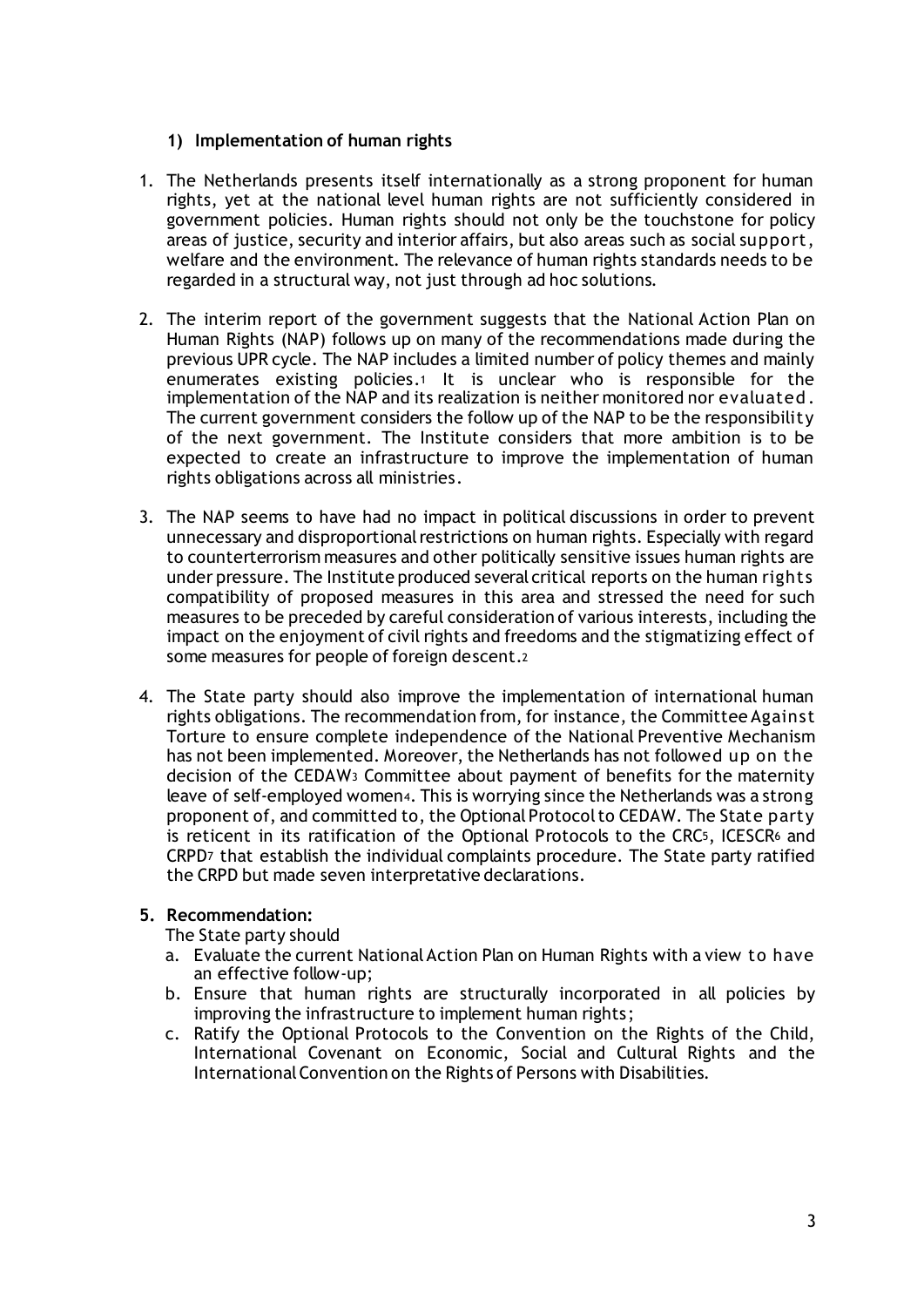# 2) **Human Rights Education (HRE) and Training**

## *Implementation of the UN World Programme on HRE*

6. The UN World Programme on HRE calls upon states to strengthen the implementation of HRE in primary, secondary and higher education, and human rights training for teachers and professionals.<sup>8</sup> The NAP includes a minor paragraph on education. However, the State party did not make a policy plan on human rights training for professionals.

## **7. Recommendation:**

d. The State party should make a policy plan on human rights training for all professionals as mentioned in the World Programme on HRE.

#### *HRE in the entire school system*

- 8. Schools and teachers have repeatedly asked for tools to discuss sensitive issues and to create a safe and stimulating school environment<sup>9</sup>. These tools are crucial considering the current polarisation between different groups in society. Human rights provide a touchstone and framework to give guidance to the discussion about clashing norms and values. The Institute urged the State party to strengthen HRE at primary and secondary schools while recognising the institutional freedom of schools and rights of parents. The curriculum is currently under review. The Institute advised the State party to use this opportunity to introduce HRE in the new curriculum.<sup>10</sup> In the meantime schools and teachers should be equipped to make human rights a reality in practice.
- 9. Human rights should also be integrated in the mandatory school safety policy. Research shows that an approach focussed on human and children's rights can create a positive school climate and help prevent bullying.<sup>11</sup>

## **10.Recommendation:**

- e. The State party should include human rights education in the new curriculum.
- f. The State party should encourage schools to incorporate human rights in democratic citizenship and safety at school policies.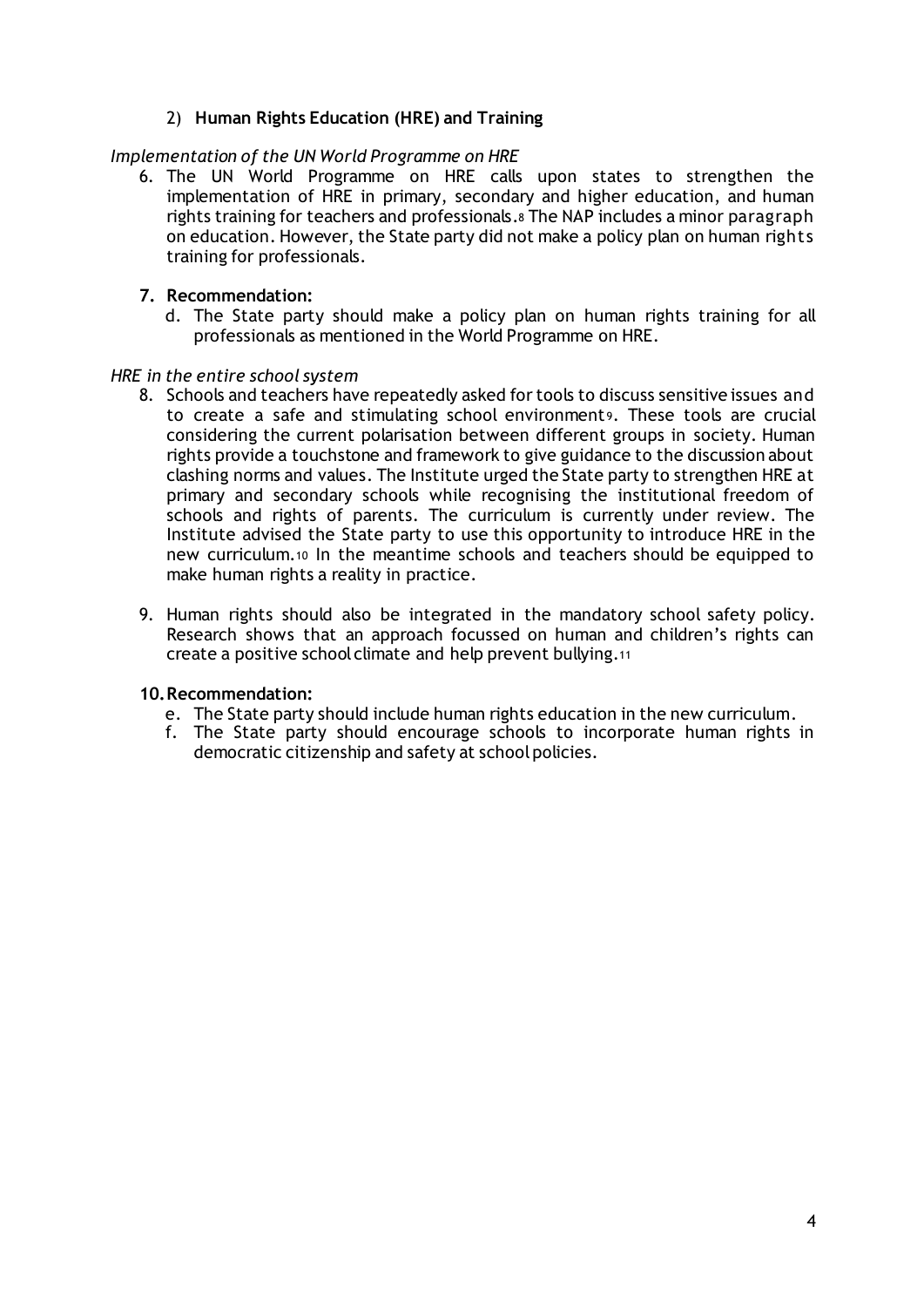## **3) Labour market discrimination**

- 11. Labour market discrimination is a serious and structural problem in the Netherlands. It directly impacts people's right to work, as well as other human rights, such as the right to an adequate standard of living, health and family life. Tackling discrimination on the labour market is crucial in the fight against poverty.
- 12. The extent, seriousness and persistent nature of labour market discrimination are evident from research, surveys, complaints received by Anti-Discrimination Services and opinions of the Institute. In the State party's action plan against labour market discrimination, as well as in the measures implemented, there is too little attention for root causes, structural measures and a misbalance between preventive and repressive measures.
- 13. Discrimination is, amongst others, caused by stereotypes. Understanding the effects of such stereotypes is one way to address root causes of discrimination.
- 14. Discrimination on the labour market (and in general) is downplayed by those not affected, and those who are directly affected often have resigned to accept it. There seems to be acceptance of discrimination as a fact of life. This makes it increasingly more difficult, yet more important and urgent, to address this problem structurally.

## *Women*

Unequal pay

15. Women still get paid less than men for the same work. This is partly the result of the application of remuneration criteria not directly related to the employee's performance on the work floor, such as: previous salary, most recently earned pay and wage negotiations. Research conducted by the Institute concluded t hat when employers use these factors in determining salary this negatively affects women twice as much as men12. Unequal pay, like other discriminatory practices against women, is caused by stereotype images of women and men. These influence expectancies with regard to suitability, ambitions, competencies and roles in care of women and men.

## **16.Recommendations**

The State party should

- g. Integrate measures to combat unequal pay, with policies designed to deal with root causes of discrimination between men and women;
- h. Undertake concrete and structural measures to ascertain employers know what factors contribute to unequal pay;
- i. Increase capacities of the Inspectorate to monitor employers on unequal pay;
- j. Monitor the effects of measures at regular intervals.

## Pregnancy and motherhood

17. Women are discriminated in accessing the labour market and in the workplace due to pregnancy and motherhood. A recent study by the Institute indicates that 43% of the participating women had an experience that indicates pregnancy discrimination.<sup>13</sup> Despite interventions by the State party, the situation is almost exactly the same as four years ago.<sup>14</sup> Almost half of the women with a temporary contract indicate they do not get an extension, probably because of their pregnancy15. Being pregnant or mother of young children makes it much more difficult to access the labour market.<sup>16</sup> Women on a permanent contract, who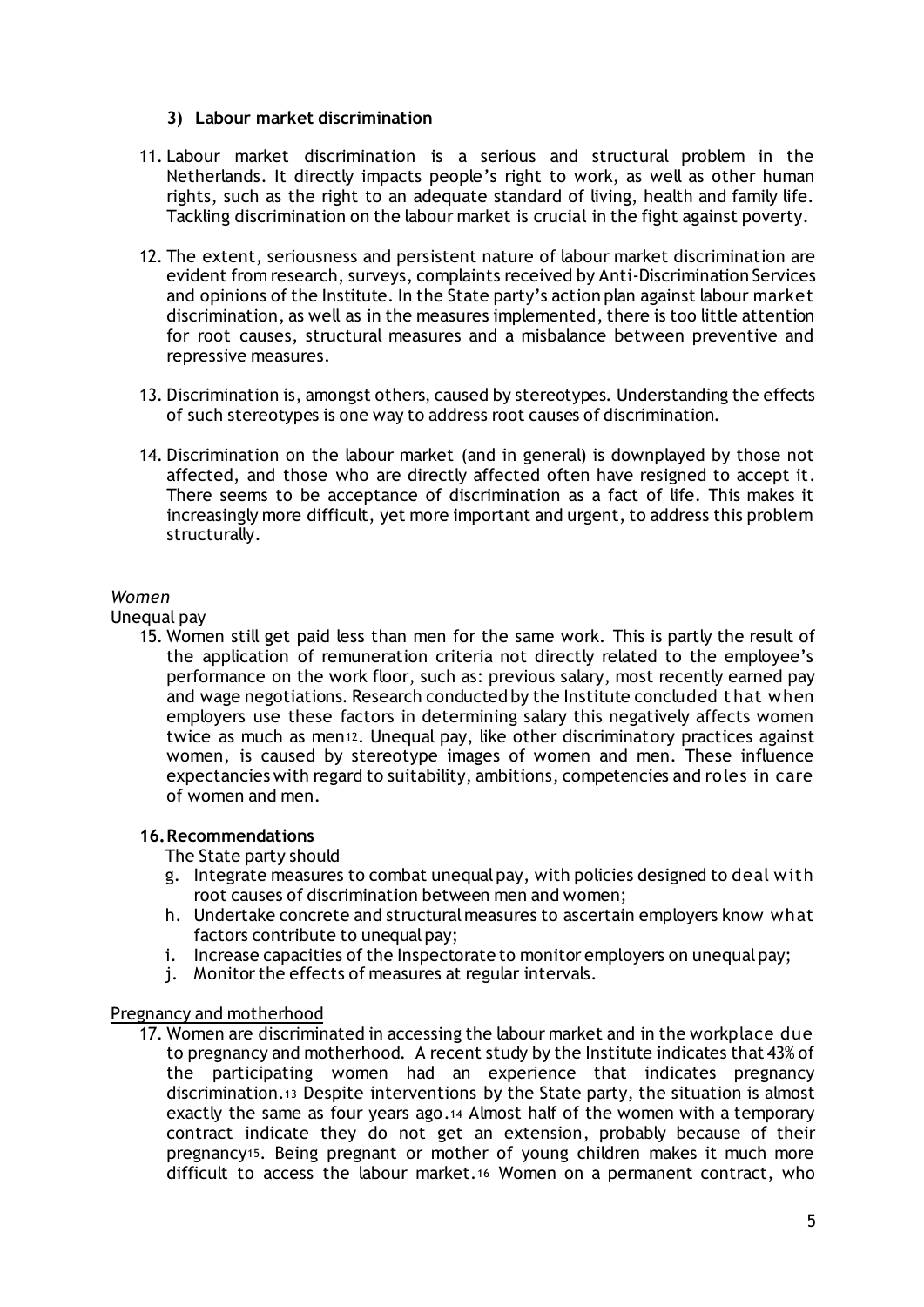become pregnant or are mother of young children, face criticism, and barriers in promotions and salary.<sup>17</sup>

18. The Institute's research shows that women do not recognise this form of discrimination, find it understandable or even acceptable. Their willingness to complain about this has halved in four years' time.

## **19.Recommendations**

The State party should

- k. Undertake an assessment of the failure of the current policy to address the problem of discrimination of pregnant women and mothers of young children. This assessment should include consultation with civil society.
- l. Formulate an effective action plan, that includes at least:
	- Structural preventive measures informing women and employers of their rights and duties;
	- Enforcement of relevant legislative measures against discrimination of pregnant women and mothers with young children;
	- Monitoring of these measures.

#### *Ethnicity and religion*

- 20. Unemployment among workers with a non-Western background is almost three times higher than native Dutch people.<sup>18</sup> A number of reports have highlighted the problem of discrimination against non-Western migrants in accessing the labour market.<sup>19</sup> The Institute also receives many complaints.<sup>20</sup> This discrimination contributes to (further) marginalisation and poverty, which also affects children.<sup>21</sup>
- 21. Negative stereotypes and prejudices play an important role in recruitment and selection of candidates on the labour market, and therefore contribute to discrimination in access to the labour market. Further measures to address the negative effects of stereotypes in recruitment and selection are necessary.<sup>22</sup>

## **22.Recommendation**

m. The State party should intensify measures to combat labour market discrimination for non-Western migrants, including further intensification of structural measures to combat the negative effects of stereotypes in recruitment and selection.

#### *Persons with disabilities*

23. Fewer persons with disabilities have a job compared to persons without disabilities (45% compared to 66% in 2012). Research and opinions of the Institute show that people with disabilities still encounter discrimination when applying for a job. <sup>23</sup> In 2015, the government introduced new legislation, aimed at including persons with disabilities to participate in regular jobs. Job support schemes were introduced. Targets were set for private as well as public employers to recruit a certain number of workers with disabilities. If these targets or quota are not met, individual employers risk a fine. The new job support schemes have been criticized because they are limited to certain disabilities and do not cover all people with disabilities. This is not in full compliance with the CRPD. Moreover, only certain disabilities count in terms of quota employers are required to meet. Data show that public employers currently fail to meet the targets.

#### **24.Recommendations**

The State party should: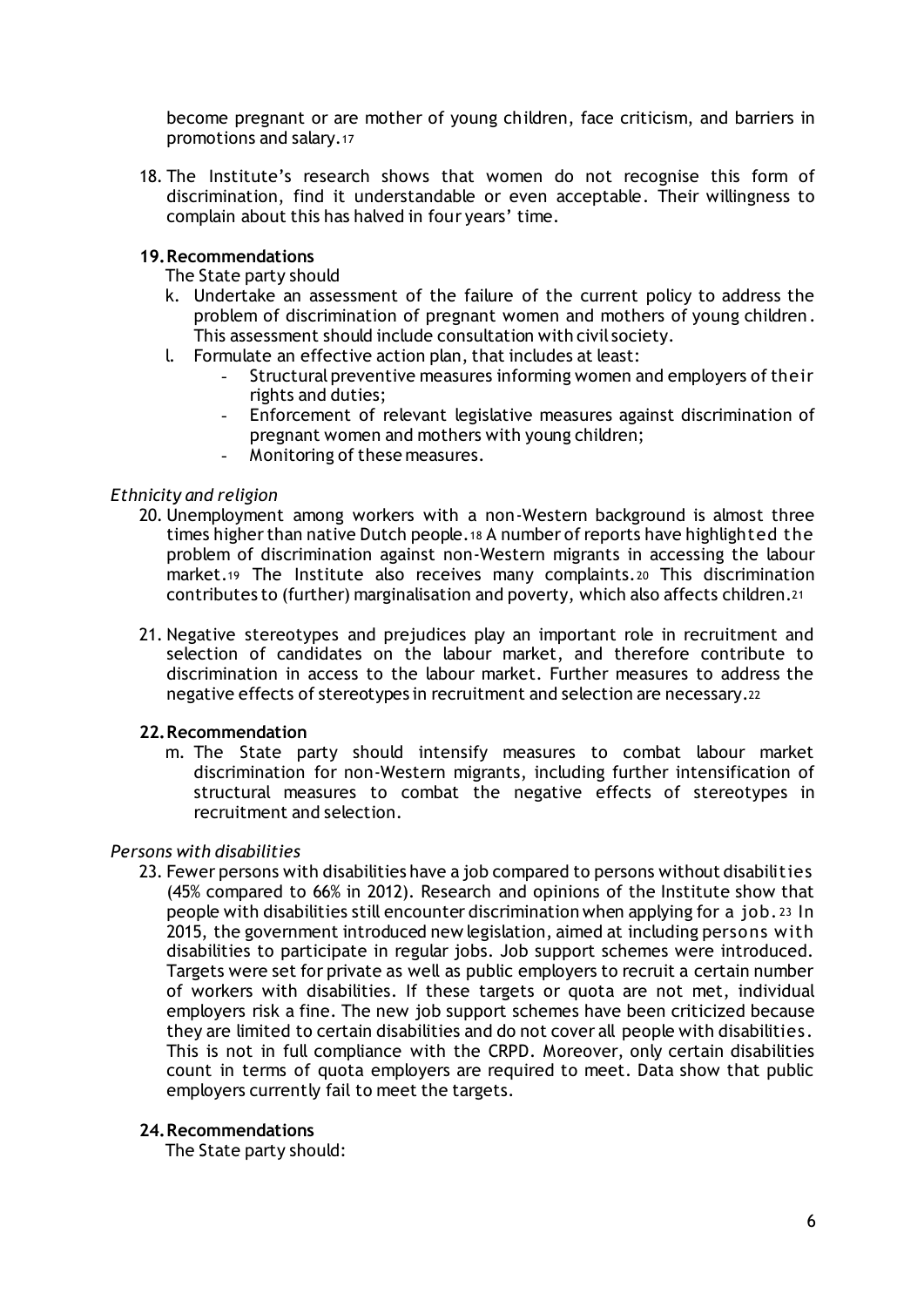- n. Take additional measures to promote the integration of all persons with disabilities in the labour market;
- o. Make concrete plans for sustainable access to work for people with disabilities ;
- p. Revise its job schemes in line with the CRPD.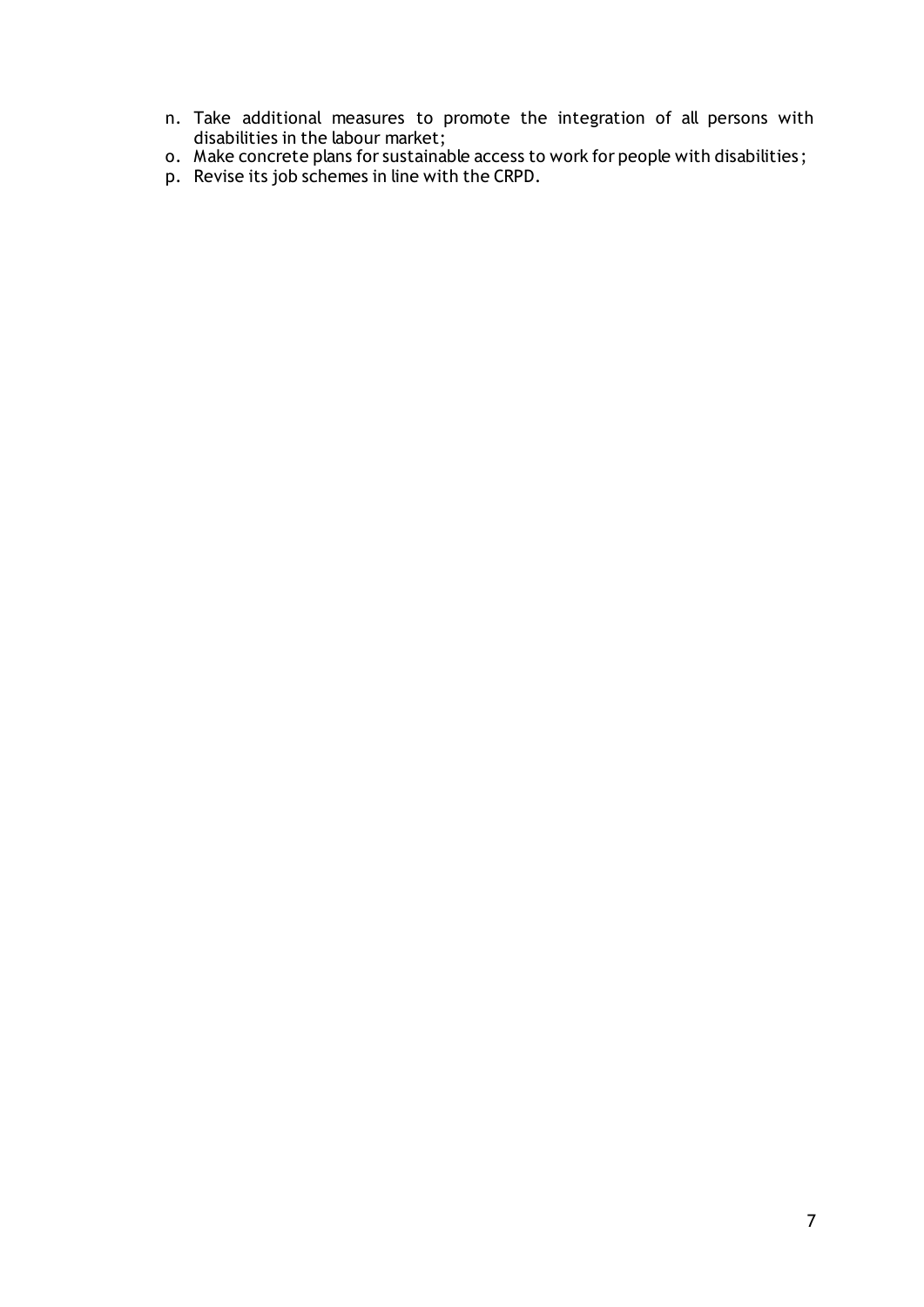# **4) Decentralisation of social policy and human rights**

- 25. As a consequence of a major overhaul in the field of social policies local governments have more responsibilities which affect human rights.<sup>24</sup> The overhaul was accompanied by (severe) budgetary cuts.
- 26. Municipalities are responsible to support individuals in participating in society and to provide access to care and services to facilitate this. Individuals are expected to do as much as possible themselves and to request their social network to provide informal care.
- 27. Various reports indicate that the access to, and availability of, care for various groups are negatively affected. These groups include elderly, chronically ill and people with disabilities, women, and children. It appears that many have limited support from their social network.<sup>25</sup> Local authorities are often not equipped to provide the necessary support. They often lack the infrastructure, expertise and budget. They are not always able to identify vulnerable groups who do not seek support themselves.
- 28. The issues that have arisen as a result of the transition in social services include:
	- Access to health care: reports indicate that people avoid seeking support due to unclear and high financial contributions to obtain care and services. <sup>26</sup> This disproportionally affects elderly and people with disabilities. Information on obtaining a waiver for such contribution is not always provided. Local authorities are not transparent about the amount of own contribution.<sup>27</sup>
	- Violence against women: victims of domestic violence have to wait too long to access support services. Consequently, victims risk having to continue to live with their abusive partners. Specialist care provided to victims is insufficient.<sup>28</sup>
	- Rights of the child and family life: lack of specific expertise among professionals, lack of information for the families, wrong referrals to specialised support and long(er) waiting lists for families mean access and availability of (specialised) care cannot be guaranteed on time and waiting lists are growing.<sup>29</sup>
	- Right to information and availability of an effective remedy: local authorities decide about support based on a request by the individual concerned. Information about how to request support is often unclear. The right of access to an independent professional to request support is largely unknown. Though mandatory, such an independent professional is not present everywhere. Decisions on the request for support are not always well-motivated. A refusal to grant support is not always clearly communicated; as a result it is difficult to appeal such decisions.
- 29. The shift in responsibilities to provide social care towards local authorities does not lift the central government's end-responsibility to guarantee human rights. It should increase its efforts in monitoring the effects of the transition in the domain of social policies on human rights, with special focus on vulnerable groups. It should raise awareness and ensure the development of expertise about relevant human rights standards within local authorities.

## **30.General recommendations**

The State party should:

- q. Monitor the effects of the transition in the domain of social policies on human rights. This calls for special attention for vulnerable groups;
- r. Improve human rights capacities of local authorities so they can increase respect, protection and fulfilment of human rights at the local level;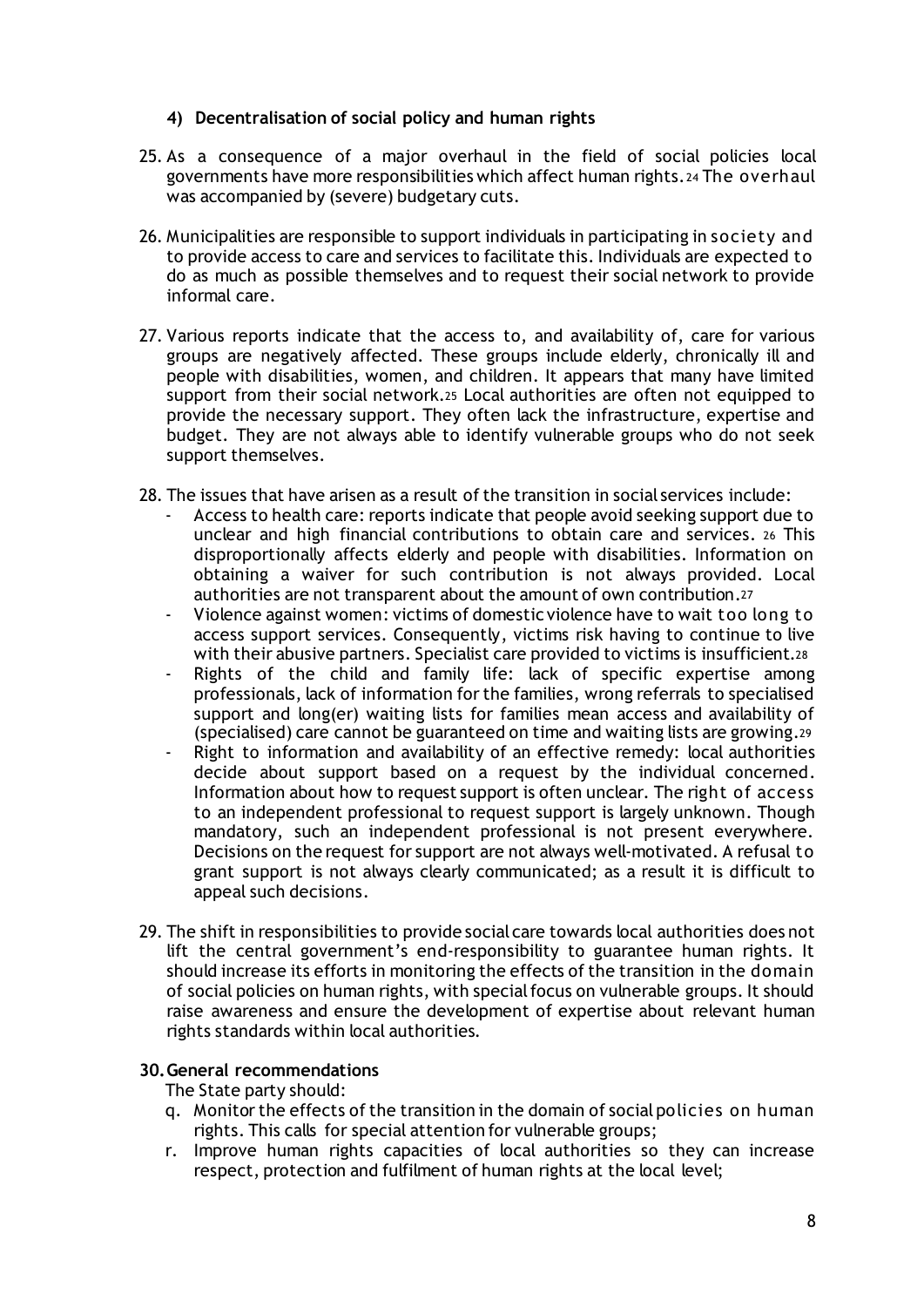- s. Make sure local authorities collect data and information that provide insight in the extent to which human rights of people are respected and where possible challenges remain. This should be used to regularly and structurally monitor the effects of the transition on human rights;
- t. Make sure local authorities have a more pro-active role in identifying and supporting vulnerable groups and provide easily accessible information.
- u. Ensure that all victims of domestic violence have access to high-quality protection and support services and specialist aid at the local level.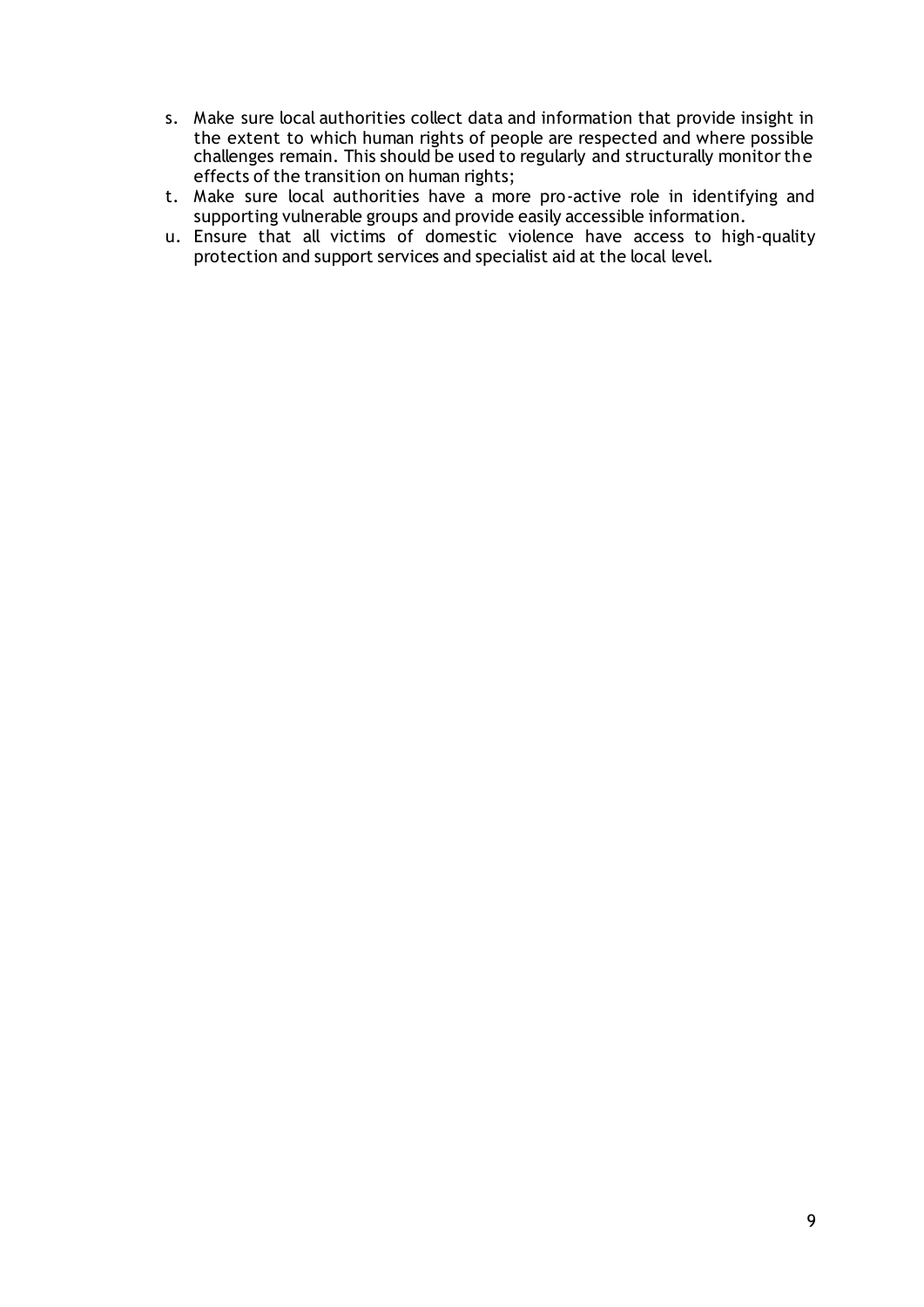# **5) Human rights situation in Caribbean Netherlands**

## *Constitutional changes*

31. On 12 October 2015 an evaluation committee published a report30 on the results of the new administrative structure of Caribbean Netherlands (Bonaire, St. Eustatius and Saba). The levels of health care and education have improved significantly but other problems remain.<sup>31</sup>

## *Increased poverty*

- 32. The level of poverty on all three islands is alarming. The material living conditions of many inhabitants worsened since the transition in 2010. Since the introduction of the US dollar as the standard currency on 1 January 2012 the inhabitants experienced drastic price increases and reduced purchasing power. This is particularly harmful for the vulnerable groups in society. Poverty is strongly linked with low levels of education and employment, poor quality of housing, addiction to drugs and alcohol and psychiatric symptoms.
- 33. The government had agreed with Caribbean Netherlands that the provision of wellbeing and health care would be elevated 'to a standard of services and provisions that is acceptable within the Netherlands'. However, the Netherlands and the islands hold different opinions on the interpretation of this agreement. The national government has been reticent to counter the increasing poverty. For long, the government refrained from determining a minimum level of social security. In response to the 2015 evaluation report the government has promised to set a social minimum, but this will not be linked to benchmarks for subsistence.

## **Recommendation:**

v. The State party should soon determine a clear time schedule to establish a social minimum with benchmarks for subsistence in Caribbean Netherlands and implement robust socio-economic policies for poverty alleviation.

## *Strengthening the human rights infrastructure*

34. As far as human rights protection and promotion is concerned the policies and management of the local government, civil society organisations and schools are vulnerable. Given the small scale and limited capacity available, it appears difficult to maintain quality and sufficient checks and balances. There is no easily accessible office where people can go for (judicial) advice and referral.

## **Recommendation:**

w. The State party should vigorously invest in strengthening the human rights culture in Caribbean Netherlands and establish easily accessible offices for advice and referral on all three islands.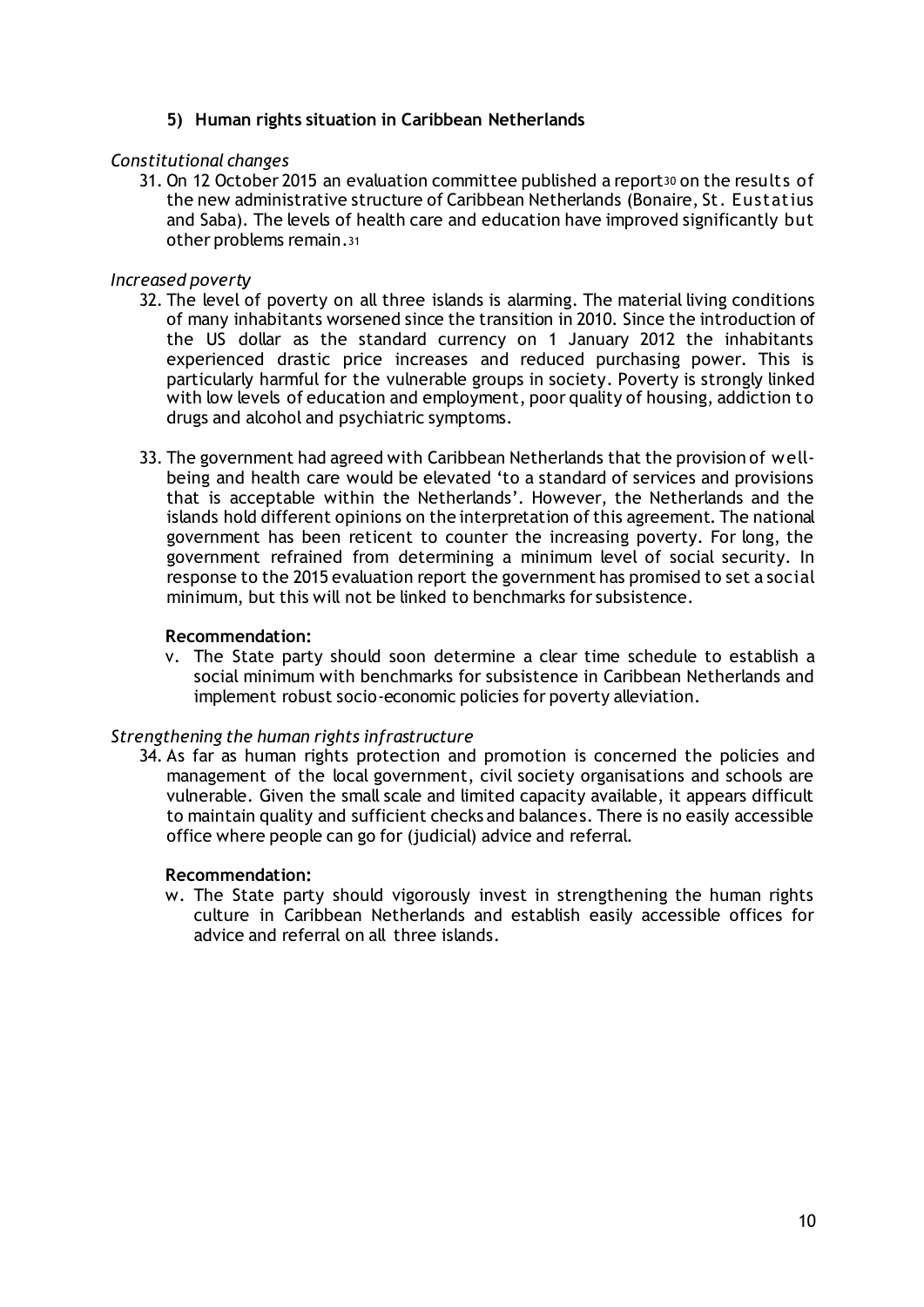*[Recommendation on the Draft legislative proposal on the temporary administrative](https://mensenrechten.nl/publicaties/detail/36899)  [\(counterterrorism\) measures Act](https://mensenrechten.nl/publicaties/detail/36899)*, 28 April 2015; *[Recommendation on the Draft legislative](https://mensenrechten.nl/publicaties/detail/36900)  [proposal on the amendment of the Netherlands Nationality Act to allow for the](https://mensenrechten.nl/publicaties/detail/36900)  [withdrawal of Dutch nationality in the interests of national security](https://mensenrechten.nl/publicaties/detail/36900)*, February 2015.

<sup>3</sup> Convention on the Elimination of All Forms of Discrimination against Women (CEDAW).

<sup>4</sup> *[De Blok et al. v. the Netherlands](http://tbinternet.ohchr.org/_layouts/treatybodyexternal/Download.aspx?symbolno=CEDAW%2fC%2f57%2fD%2f36%2f2012&Lang=en)* case, communication number 036/2012, 17 February 2014.

<sup>5</sup> Convention on the Rights of the Child (CRC).

-

<sup>6</sup> International Covenant on Economic, Social and Cultural Rights (ICECSR).

<sup>7</sup> International Convention on the Rights of Persons with Disabilities (CRPD).

<sup>8</sup> UN General Assembly, A/HRC/27/28, 4 August 2014.

<sup>9</sup> See e.g. ITS, *[Maatschappelijke thema's in de klas. Hoe moeilijk is dat?](https://www.rijksoverheid.nl/documenten/rapporten/2015/06/01/maatschappelijke-thema-s-in-de-klas-hoe-moeilijk-is-dat)* (*Social themes in the classroom. How difficult is that?*), June 2015; M. Kleijwegt, *[2 Werelden, 2](https://www.rijksoverheid.nl/documenten/rapporten/2016/02/01/twee-werelden-twee-werkelijkheden-een-verslag-over-gevoelige-maatschappelijke-kwesties-in-de-school)  [werkelijkheden. Hoe ga je daar als docent mee om?](https://www.rijksoverheid.nl/documenten/rapporten/2016/02/01/twee-werelden-twee-werkelijkheden-een-verslag-over-gevoelige-maatschappelijke-kwesties-in-de-school)* ('2 worlds, 2 realities. How to deal with that as a teacher?'), January 2016.

<sup>10</sup> Netherlands Institute for Human Rights, *[Mensenrechten op School](https://mensenrechten.nl/publicaties/detail/35843)* (*Human Rights at School*), July 2015.

<sup>11</sup> Covell and Howe, *[Empowering Children: Children's Rights Education as a Pathway to](http://www.utppublishing.com/Empowering-Children-Children-s-Rights-Education-as-a-Pathway-to-Citizenship.html)  [Citizenship](http://www.utppublishing.com/Empowering-Children-Children-s-Rights-Education-as-a-Pathway-to-Citizenship.html),* 2005, Toronto: University of Toronto Press.

<sup>12</sup> Netherlands Institute for Human Rights, *[Verdient een man meer? Gelijke beloning van](https://mensenrechten.nl/publicaties/detail/36318)  [mannen en vrouwen bij hogescholen](https://mensenrechten.nl/publicaties/detail/36318)* (*Does a man earn more? Equal renumeration of men and women in Universities of Applied Sciences*), January 2016; Equal Treatment Commission, *[Survey on Equal Pay for Men and Women in General Hospitals in the](http://www.mensenrechten.nl/publicaties/detail/35929)  [Netherlands](http://www.mensenrechten.nl/publicaties/detail/35929)*, 21 April 2011.

<sup>13</sup> Netherlands Institute for Human Rights, *[Is het nu beter bevallen: vervolgonderzoek naar](https://mensenrechten.nl/publicaties/detail/36883)  [discriminatie op het werk van zwangere vrouwen en moeders met jonge kinderen](https://mensenrechten.nl/publicaties/detail/36883)* (*Followup research on discrimination of pregnant women and mothers with young children*), September 2016.

<sup>14</sup> In 2012 the Institute's predecessor launched its first report on discrimination of pregnant women and (young) mothers. Equal Treatment Commission, *[Study on discrimination](http://www.mensenrechten.nl/publicaties/detail/35928)  [because of pregnancy and motherhood at work](http://www.mensenrechten.nl/publicaties/detail/35928)*, March 2012.

<sup>15</sup> 44% of women surveyed indicate they suspect their contract was not extended because of pregnancy. Netherlands Institute for Human Rights (see not[e 13](https://mensenrechten.nl/publicaties/detail/36883)).

<sup>16</sup> 11% of women are explicitly rejected because of pregnancy or upcoming motherhood, while 1 in 5 women suspect they were rejected for a job because of this (see note [13](https://mensenrechten.nl/publicaties/detail/36883)).

<sup>17</sup> In general, 1 in 4 women face problems with job conditions because of their pregnancy or becoming a mother. 22% of women experience an unpleasant working environment for being pregnant (see note [13\)](https://mensenrechten.nl/publicaties/detail/36883).

<sup>18</sup> 2015 unemployment figures from Statistics Netherlands published in June 2016. There was an unemployment rate of 6,9%. Among native Dutch people this was 5,6%, whilst for people with a non-Western background this was 15,2%.

<sup>19</sup> For example: Research Centre for Education and Labour Market (ROA), *[Schoolverlaters](http://roa.sbe.maastrichtuniversity.nl/?p=9241)  [tussen onderwijs en arbeidsmarkt](http://roa.sbe.maastrichtuniversity.nl/?p=9241)* (*Transition of graduates into the labor market*), July 2016; Andriessen, van der Ent, Dekker and van der Linden, *[Op afkomst afgewezen:](https://www.scp.nl/Publicaties/Alle_publicaties/Publicaties_2015/Op_afkomst_afgewezen)  [onderzoek naar discriminatie op de Haagse arbeidsmarkt](https://www.scp.nl/Publicaties/Alle_publicaties/Publicaties_2015/Op_afkomst_afgewezen) (Rejected because of descent:* 

<sup>1</sup> The only policy themes mentioned in the Plan are (1) non-discrimination and equal treatment, (2) information society, (3) immigration and asylum, (4) physical integrity and personal liberty and (5) education, employment and culture.

<sup>2</sup> Netherlands Institute for Human Rights, *[Mensenrechten in Nederland 2015](https://mensenrechten.nl/publicaties/detail/36713) – Jaarlijkse [Rapportage](https://mensenrechten.nl/publicaties/detail/36713) (Human Rights in the Netherlands 2015 – Annual Status Report)*, 7 July 2016; *[Recommendation on the Draft bill of the 20.. Intelligence and Security Services Act](https://mensenrechten.nl/publicaties/detail/36901)*, 31 August 2015;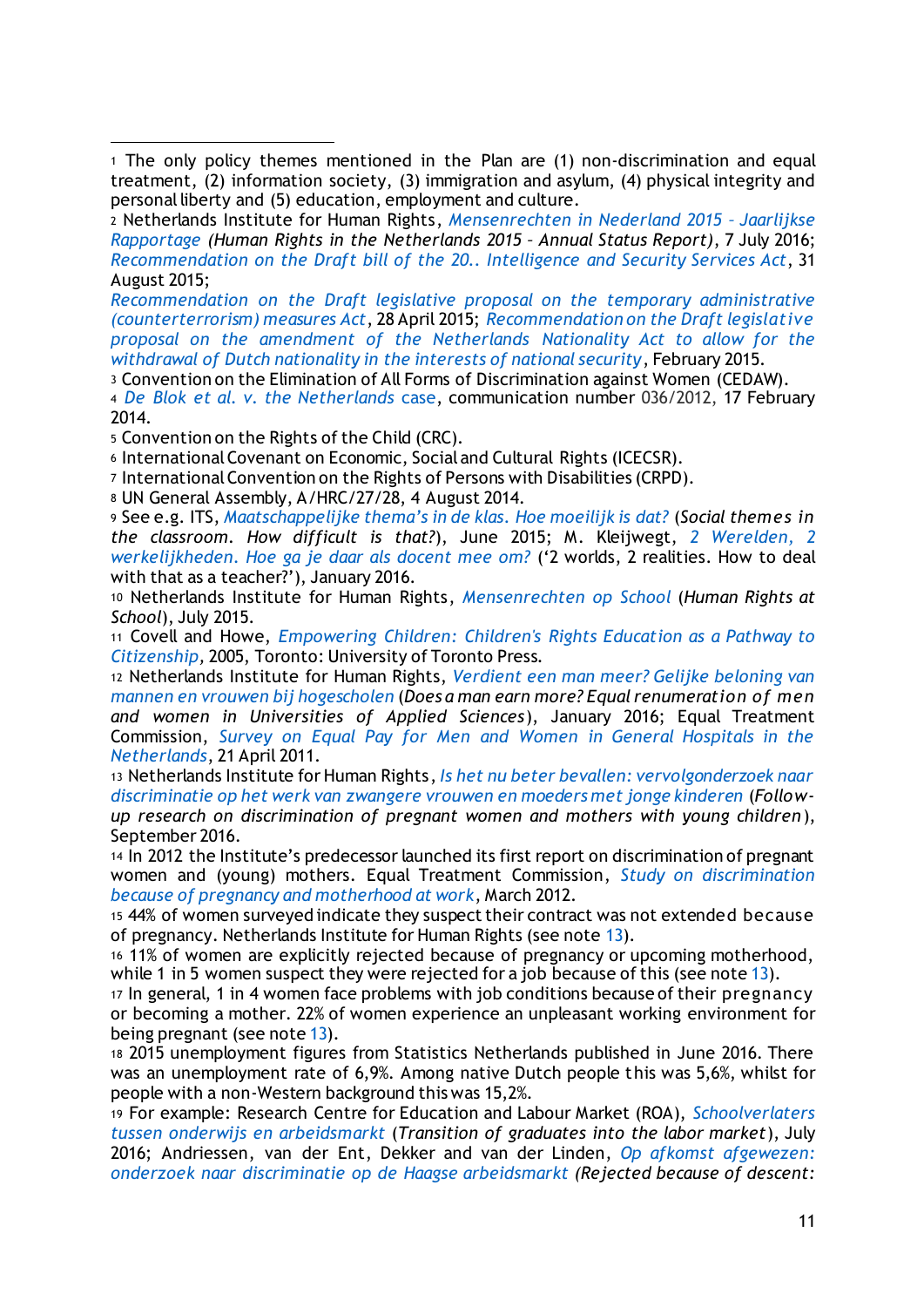*research about discrimination on the labour market in The Hague)*, the Netherlands Institute for Social Research, June 2015; Social and Economic Council of the Netherlands, *[Discrimination does not work](https://www.ser.nl/en/publications/publications/2014/discrimination.aspx)!,* April 2014; Andriessen, Nievers en Dagevos, *[Op](https://www.scp.nl/Publicaties/Alle_publicaties/Publicaties_2012/Op_achterstandhttps:/)  [achterstand: discriminatie van niet-Westerse migranten op de arbeidsmarkt](https://www.scp.nl/Publicaties/Alle_publicaties/Publicaties_2012/Op_achterstandhttps:/)* (*Lagging behind: discrimination of non-Western migrants on the labour market)*, the Netherlands Institute for Social Research, November 2012.

<sup>20</sup> In total the Institute received 422 requests for an opinion in 2015 (this is more than a simple question or complaint). 218 (52%) of these requests were regarding discrimination with regard to work. 155 of these requests led to a procedure and an opinion. Of those 155 cases 92 were about labour. Out of those 92 cases, 33 were on access to the labour market (recruitment and selection). Out of those 33 cases, 17 cases dealt with discrimination on the basis of race (6) or religion (11). See: Netherlands Institute for Human Rights, *[2015](https://mensenrechten.nl/sites/default/files/Monitor%20discriminatiezaken%202015.DEF_.pdf)  [Monitor discriminatiezaken](https://mensenrechten.nl/sites/default/files/Monitor%20discriminatiezaken%202015.DEF_.pdf)* (2015 Monitor discrimination cases), 2016.

<sup>21</sup> The number of non-Western households living under low-income levels for a longer period of time (more than 4 years) is almost 6 times higher than native Dutch households. Statistics Netherlands, *[Armoede en sociale uitsluiting 2015](https://www.cbs.nl/nl-nl/publicatie/2015/51/armoede-en-sociale-uitsluiting-2015)* (*Poverty and social exclusion 2015*), 2015.

<sup>22</sup> See for example: Social and Economic Council of the Netherlands, *[Discrimination does](https://www.ser.nl/en/publications/publications/2014/discrimination.aspx)  [not work!](https://www.ser.nl/en/publications/publications/2014/discrimination.aspx),* April 2014; Netherlands Institute for Human Rights, *[De juiste persoon op](https://mensenrechten.nl/publicaties/detail/18402) de [juiste plaats: de rol van stereotypering bij de toegang tot de arbeidsmarkt](https://mensenrechten.nl/publicaties/detail/18402)* (*The right person at the right place: the role of stereotyping in access to the labour market* ), July 2013. This research will be followed up in 2016 by further research in new recruitment techniques.

<sup>23</sup> Netherlands Institute for Human Rights, *[Inzicht in Inclusie: werk, wonen en onderwijs](https://mensenrechten.nl/publicaties/detail/36782) – [participatie van mensen met een beperking](https://mensenrechten.nl/publicaties/detail/36782)* (*Insights in inclusiveness: work, living and education – participation of people with disabilities*), July 2016.

<sup>24</sup> The overhaul centred around three new pieces of legislation each focusing on specific target groups and topics. These are:

- Wet Maatschappelijke Ondersteuning (Law on Social Support): focusing on people in need of (health) care and support;
- Jeugdwet (Law on Youth): focusing on children and youth (and their families) in need of specific support;
- Participatiewet (Law on Participation): focusing on the labour market and people who are unable to find a job. This includes people with disabilities.

<sup>25</sup> In 2014 the Netherlands Institute for Social Research (SCP) conducted research on support in care. In that research 1 in 10 Dutch people indicated they would have nobody in their social network to provide support for more than 3 months. SCP, *[Zorg en](http://www.scp.nl/Publicaties/Alle_publicaties/Publicaties_2016/Zorg_en_ondersteuning_in_Nederland_kerncijfers_2014)  [ondersteuning in Nederland: kerncijfers 2014](http://www.scp.nl/Publicaties/Alle_publicaties/Publicaties_2016/Zorg_en_ondersteuning_in_Nederland_kerncijfers_2014) (Care and support in the Netherlands: core numbers 2014)*, 2014, p.19-21. In later research evaluating the transition published in 2016, SCP concluded that for elderly people (65+) with health problems this figure is 1 in 5. Boelhouwer, van den Berg, den Draak and Pommer, *[Overall Rapportage sociaal domein](https://www.scp.nl/Publicaties/Alle_publicaties/Publicaties_2016/Samenvatting_Overall_rapportage_sociaal_domein_2015)  [2015: rondom transitie](https://www.scp.nl/Publicaties/Alle_publicaties/Publicaties_2016/Samenvatting_Overall_rapportage_sociaal_domein_2015)* (Overall report social domain 2015: around transition)*,* SCP*,* May 2016, chapter 3. They do not always have access to a social network, but they are also reluctant to ask their social network for support. At the same time it is not always possible for the social network to support due to lack of available time and/or expertise.

<sup>26</sup> Ieder(in) and Binnenlands Bestuur, *[Meldactie Eigen Bijdrage](https://iederin.nl/nieuws/17759/kwart-zorgvragers-ziet-af-van-zorg-door-hoge-kosten/)* (*Report on survey on own contribution*), February 2016; SSKIPR, *[Ouderen mijden zorg om kosten](http://www.skipr.nl/actueel/id23480-ouderen-mijden-zorg-om-kosten.html) (Elderly avoid care because of expenses),* August 2015.

<sup>27</sup> National Ombudsman, *[Een onverwacht hoge rekening](https://www.nationaleombudsman.nl/onderzoeken/2016-025-onderzoek-naar-informatieverstrekking-over-eigen-bijdrage-wmo) (An unexpected high bill),* March 2016, p. 34 .

<sup>28</sup> Association of Netherlands Municipalities, *[Wachtlijsten en Veilig Thuis](https://vng.nl/files/vng/publicaties/2015/20150731_wachtlijsten-veilig-thuis_20150723.pdf)* (*Waiting lists and safety at home*) 2015.